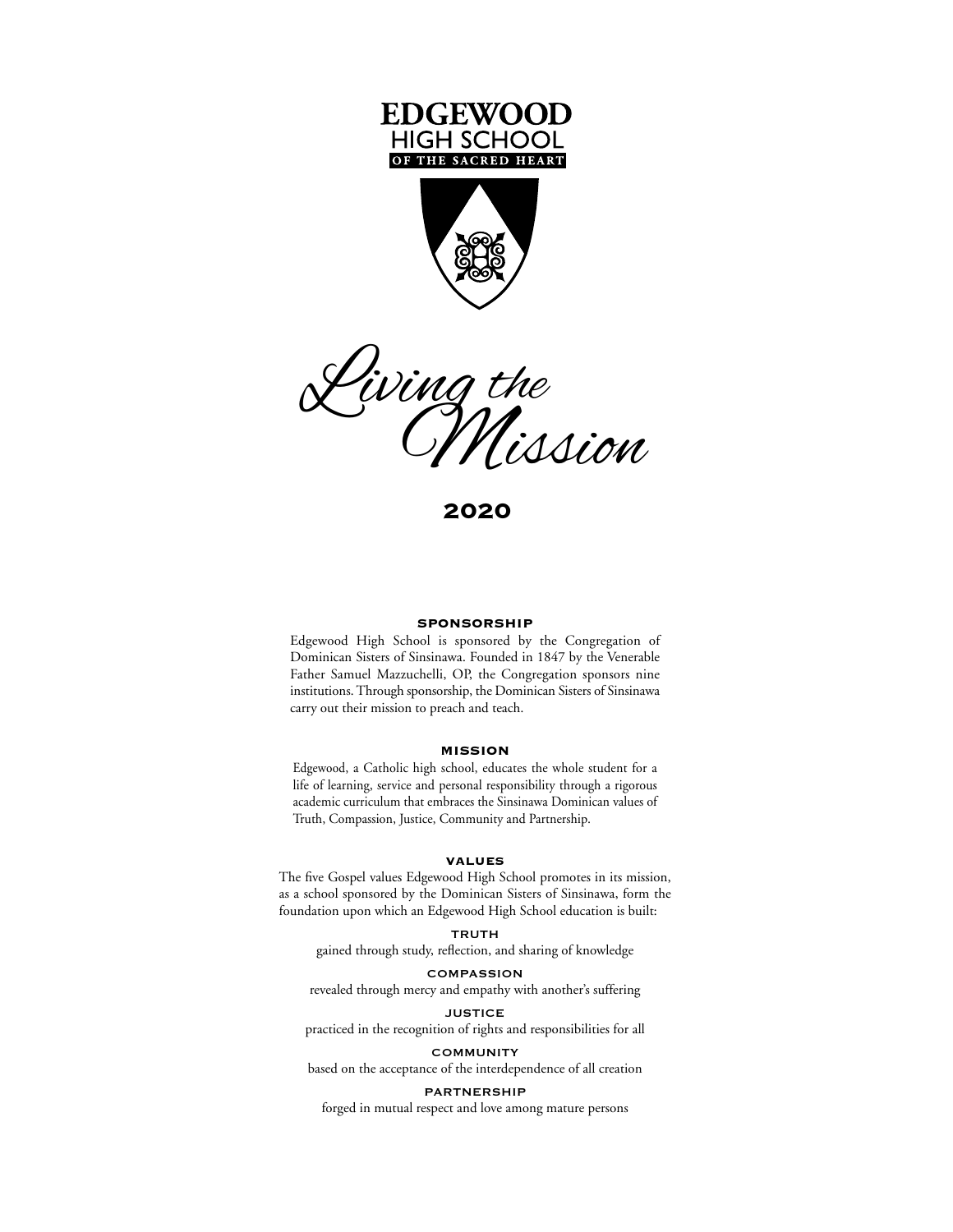# **LEADERSHIP CIRCLE**

# DIAMOND CIRCLE \$50,000 OR MORE

Amy K. (Didier '88) & Erik S. Johnson

# EDDIE'S CIRCLE \$20,000 - \$49,999

The Dominican Sisters of Sinsinawa James H. & Amy C. Hegenbarth Ronald F. '65 & Deborah Krantz The Priebe Family Foundation

# CRUSADER CIRCLE \$10,000 - \$19,999

Anonymous Gregory V. & Marie F. Gisi James R. Imhoff, Jr. '62 & Kathryne D. Kuhl Michael K. & Denise C. Yontz Lois A. Krantz William A. Orosz & Catherine M. Fagen MAROON CIRCLE Jeffrey M. Ripple '92 Steve Stricker American Family Insurance Foundation Ann E. (Jimieson '66) & Timothy C. Sweeney '66 Eric A., DDS & Laura M. teDuits Thomas A. '75 & Angela D. Walker Robert J.'88 & Charley Zeches Thomas J. & Marykay Zimbrick

# GOLD CIRCLE \$5,000 - \$9,999

**Anonymous** Joseph W. & Susan M. De Groot Boucher/ Neider & Boucher, SC Kevin T. & Sheila M. Conroy Teresa A. Darcy, MD Tim & Sandy Docter David L. & Jill A. D'Orazio/ Capital City Cleaning & Supply, Inc. John A. & Christina J. Drake Robert P., Sr '84 & Julie A. Schmelzer '85 Dunn Brenda J. & Thomas G. Foti/ Thrivent Financial for Lutherans Christina L. Gehrke & William Vanderson Michael R. & Mary L. Grant Leona A. Grubb Ardis A. Hart Estate Daniel R., Jr. & Jill M. Heffron Elizabeth R. (Grantham '87) & Terry J. Heinrichs<br>Paul K. Hick, DO & Lisa M. Grant, DO Paul K. Hick, DO & Lisa M. Grant, DO Christopher J., MD & Julie P. Hildebrand, MD Jay R. & Catherine M. Sekelsky John A. Jerisha, MD & Susan M. Wesley Thomas G. & Mary L. Klein Steven J. '89 & Karie L. Krantz Joan H. Fagan Kuypers '50 Roma E. Lenehan '81 Connor R. Meloy '08

Mark J. & Lynn M. Meloy Tom & Ann Merfeld Nicholas E. & Barbara J. Meriggioli Jeffrey J. '86 & Susan L. Parisi Douglas H. '72 & Joan E. Daniels '72 Raftery Sarah J. & John C. Roy Fred G. '85 & Caroline C. Schernecker Karen W. Schlageter John J. Schmitz & Jean Tretow-Schmitz Kevin L. & Cindy L. Senke Gregg T. Shimanski '69 Robin A. Stroebel & Allan C. Bachmann Casey S. & Karisa M. Trudgeon/ Wisconsin Distributors LP Scott S. & Margaret F. Watson/ Steve Brown Apartments

# \$2,000 - \$4,999

Steven D. Bormett '89 Elaine A. Sachs Burke '50 Christ Church of Madison Karl A. & Susan L. Dahlen DeWitt Ross & Stevens Richard T. DeWitt, MD & Kae I. Walker, MD Bryan C. & Kristen A. Esch J.H. Findorff & Son, Inc. John J. III '67 & Coleen M. Brady '68 Flad James G. & Kim M. Gilmore Thomas I. & Karen I. Golden Richard E. '73 & Karen L. Tonar '72 Grosse Patricia A. Kelly Hackworthy '56 Harry J. & Carolyn J. Haney James E. & Amy S. Hartlieb/First Business Bank Kent M. & Tamera S. Holmquist James '93 & Kelly Imhoff Isthmus Partners, LLC A. Raymond '54 & M. Susan Kehm Raymond T. '53 & Madeline C. Pelletter '53 Laufenberg Margaret H. Luby Randy F. McElhose & Karen S. Sepin Patrick A. & Pamela A. McKenna Daniel R., DDS '81 & Mary Jo O'Brien Michael G. '78 & Debra J. Wolfe '77 Palm Gerald J. Ring James J. '82 & Lora L. Ring Michael E. & Stacey A. Sanders Margaret Sanna Thomas J. & Jennifer S. Sheahan Joan M. Farrell Statz '51 Mark G. '72 & Karen E. Sweeney Jon P. Woods, MD, PhD & Peggy J. Rooney

# **HERITAGE SOCIETY**

2019-2020 MEMBERS Established in 1996, and first celebrated at an inaugural dinner in February 1998, the Heritage Society recognizes individuals whose estate plans and investment interests include Edgewood High School of the Sacred Heart. The Heritage Society includes alumni, parents of students and alumni, and other friends who make gifts in the form of bequests, life insurance policies, charitable remainder trusts, revocable trusts or an undivided interest in property.

> Mary F. Antoine Estate Franz F. Backus Helen Holt Baillies Diane K. Endres Ballweg '71 Jeanne E. Lindsay Bartz Estate Michelle A. (Hart '79) & Darrell W. Behnke Sharon R. McKinley Betlach '60 Barbara M. Stier Black '32 Estate Joseph R. '75 & Jan Boberschmidt William E. & Marcia J. Bon Durant Patricia A. Mulrooney Brader '49 Estate Mary C. Brady Estate Anthony J. Braus, MD & Kathleen Schneider-Braus, MD Emma B. Brossard, PhD '46 Estate Adeline Brunke Estate Robert M. Brunner '48 Mary Jane Bull '63 Estate Mary A. Butterfield Estate John W. Byrns '33 Estate Manila M. Casserly Estate Theophila M. Saeman Cavanaugh '24 **Estate** Francesco Cerrina Estate Judith A. Larson Chmielewski '58 Thomas P. & Mary E. Clerkin Della Clerkin Catherine M. Collins Estate Florence M. Crowley Estate R. John Custer '60 Estate Monique G. Dawson '80 James T. Devine, Jr. '47 Raymond & Eunice Devine Fund Kenneth Dickman Gerald E. Dommershausen '62 Estate Helen L. Dorak Victor H. Dorn Estate Alex V. Dumas '39 Estate Gerald R. Dunn '37 Estate Ruth M. Dunn Estate Lawrence M. Endres Estate Elizabeth A. Erbe '33 Estate Rev. Msgr. Edward J. Erbe, Jr. '43 Alice & Donald S. Farley, Sr. Estate James D. Farley '44 Estate Rosella G. Farrell Estate Margaret H. O'Connell Fauerbach '37 Daniel F. & Margaret M. Lee Estate Mary Alice Fay '31 Estate Edward J. Felten Eugene R. Finley '52 Estate Joan K. Flad '62 Estate John J. III '67 & Coleen M. Brady '68 Flad Mary F. Flesch Estate Tod C., Jr. & Judith D. Florey Carol I. Geier-LeClercg, PhD Estate Scott J. Gilbertson '89 Farrell F. Golden, MD Estate Patricia A. Hibbard Gorman '53

Leona A. Grubb David C. Hackworthy '56 Theresa B. Umhoefer Hackworthy Estate Ardis A. Hart Estate Kathleen M. Fahey Harty, PhD '49 Ann Marie (Steiger '83) & Marvin G. Hau Philip J.'31 & Dorothy Hausmann John W. & Marcella A. Hayes Kathleen E. Ronan Hayes Estate Mary T. Heim Estate Elmer J. Heiser '52 Norman C. Herro Estate Mark A. Herro '68 Winifred F. Coyle Hesseling '35 **Estate** Ronald W., Sr. '59 & Diane Hevey Anne M. Ponty Hibbard '28 Estate Robert G. Hibbard II '62 Michael J. '74 & Rhonda Hierl M. Kathleen Hilgers '56 Leanitae A. Laeser Hillenbrand Estate J. Charles Hodgin '34 Estate Mary T. Schumann Hoffman '30 Rosemary A. Springman Hoffman '40 Estate Lawrence H. Holley, Jr. '42 Estate Mary Ann Holm '41 Estate Marie H. Hughes Estate Edward A. Hunold, MD '57 Estate James R. Imhoff, Jr. '62 & Kathryne D. Kuhl Laura E. Joyce Franklin E. Kellogg, Jr. '63 Estate Anne M. Koller '72 Estate Ronald F. '65 & Deborah Krantz Lois A. Krantz Joan H. Fagan Kuypers '50 Edward C. LaCrosse Estate Charlie B. Larkin, MD '42 Gladys Lathers Estate Sally L. O'Malley Lathers '56 Estate Raymond T. '53 & Madeline C. Pelletter '53 Laufenberg David M. & Kristin A. LeDuc Catherine G. Lemanski Estate Roma E. Lenehan '81 Margaret A. Mack Estate Alfred Maturi Memorial Trust Thomas H. L. McCarthy Estate John F. & Sandra K. McClure Patrick J. McCormick, MD '51 Margaret A. Carberry McLaughlin '41 Estate Mary E. McMahon '68 Marvin F. & Patricia A. L. Meissen Marygold Shire Melli '43 Norbert D. Minter '57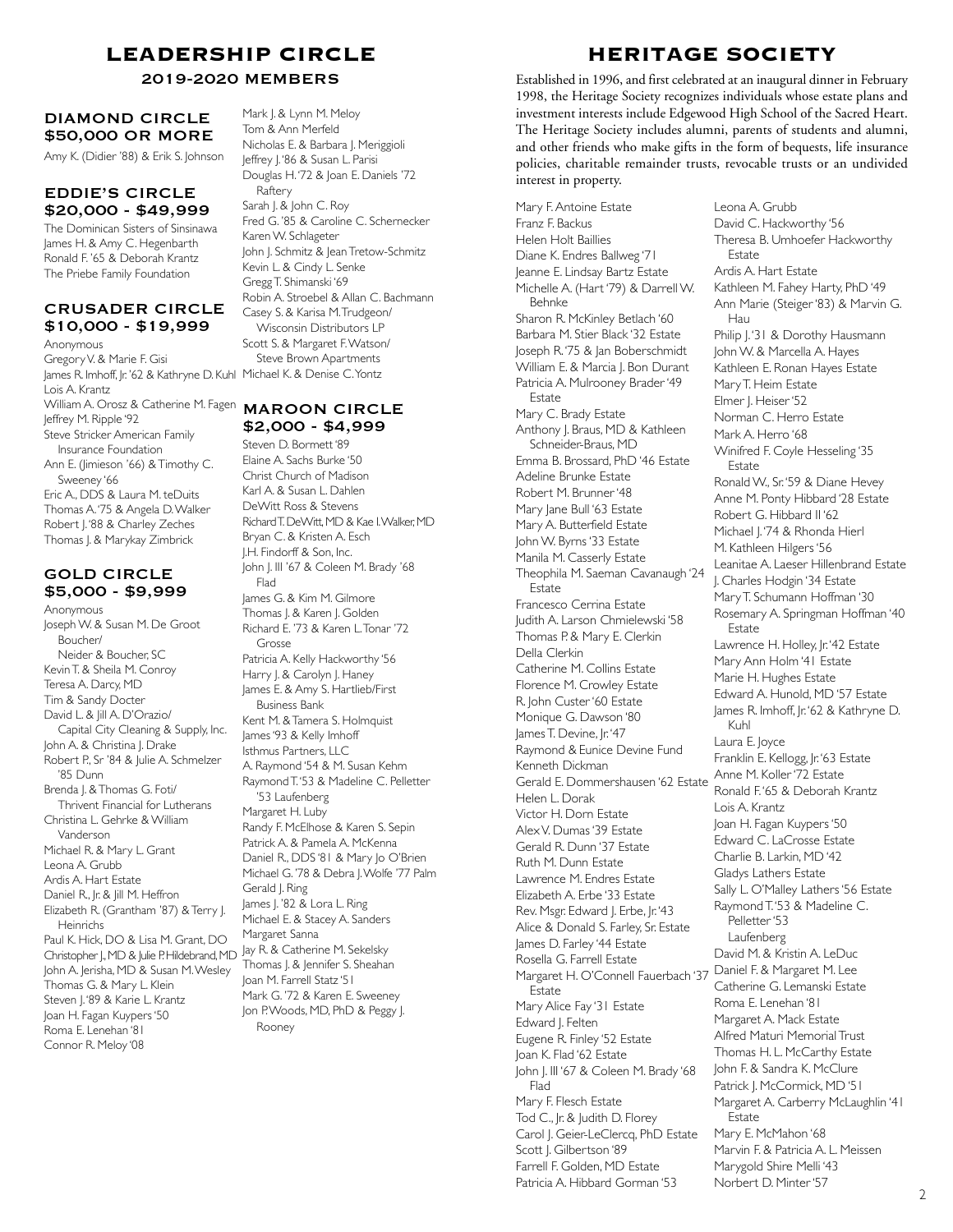Michael C. '63 & Bonnie J. Mackesey '63 Moschkau Sally M. (Hopkins '75) & David K. Mulhern Cyrilla Munz Mullen '23 Estate Margaret E. Burke Murphy '27 Estate Sophie E. Nichols Estate James A. & Patricia A. Nordhaus James J. Oakey '48 Estate F. John & Isabelle F. O'Brien Patrick D. O'Brien '67 Patrick W. O'Gara '81 Isabel H. O'Grady Estate Ronald E. Olrick '61 Winifred M. Joyce O'Rourke '39 Estate John C. Owens Estate James E. Pertzborn '43 Estate Margaret C. Pharo Estate John D. Purcell '42 Estate Joan M. Pyre '42 Estate Hedwig L. Raemisch Estate Mary E. Rodenschmit Raemisch '45 Karen A. (Limmex '60) & Richard L. Rahn Estate Bernard and Ruth Reese Family Trust Mathilda M. Eich Rathert Estate John P. Rocca Estate Geraldine A. Caravello Royko '66 Perine J. Rudy Estate Catherine L. Sage Estate James L. Schmitt '47 Mary C. Berg Schmitz, MD Estate Sheryl Schoenfeld

Donald F. Schubert '41 Schulkamp Estate Mathias A. Schulien Estate Rev. Msgr. Wilfred J. Schuster '39 Mary M. Shorey Scott '31 Estate David A. Sherman '64 S. Thomas Shimanski Estate Thomas E. '69 & Beth A. Brady '71 Shipley Marvin G. & Judith A. Siegert Stephen E. Slattery, Jr. 45 Spohn Charitable Remainder Unitrust Joseph E. & Bonnie J. Steltenkamp Delores R. Strassman '47 Estate August J. & Rose Strassman Vincent J. Sweeney, Sr. '39 Estate M. Kathleen Sweeney Estate Mark G. '72 & Karen E. Sweeney Ann E. (Jimieson '66) & Timothy C. Sweeney '66 Marian E. Sweeney Estate Floyd F. Tefft Estate Irene Timlin Mary M. Troy 1914 Estate Ralph A. Urness Trust Richard A. Virnoche David G. & Nancy L. Walsh Arbina Sanik Ward '42 Estate Julie K. Weiskircher '60 Edna F. Meisekothen White '49 Estate C. Jean Byrns Wolff '35 Estate Charles C. Wurth Estate

# **E-CLUB MEMBERSHIP**

The E-Club helps improve the athletic program by providing long-term endowed support for maintenance and projects separate from the money raised annually. Membership in E-Club is \$1,000 annually and \$10,000 lifetime.

# LIFETIME E-CLUB MEMBERS

Anonymous\* Anchor Foundation, Inc. David P. '79 & Jane E. Bauer Madonna A. (Wall '72) & Bradley A. Binkowski Joseph W. & Susan M. De Groot Boucher Elaine A. Sachs Burke '50 John P. Burke Paul J. & Robin A. Chryst Thomas A. & Lou Ann Colby\* Kevin T. & Sheila M. Conroy EHS 1972 Basketball Team John J. III '67 & Coleen M. Brady '68 Flad Brenda J. & Thomas G. Foti Robert D. & Linda J. Growney David A. '80 & Amie P. Hackworthy Patricia A. Kelly Hackworthy '56 James H. & Amy C. Hegenbarth\* Kent M. & Tamera S. Holmquist Amy K. (Didier'88) & Erik S. Johnson A. Raymond '54 & M. Susan Kehm Carol L. (Schuman'83) & Jerome P. Kelly Gregory D., MD, PhD & Teri K. Kennedy

Christopher J. '95 & Amy C. Krantz Jason R. '91 & Keely A. Krantz Ronald F. '65 & Deborah Krantz Joan H. Fagan Kuypers '50 Mark J. & Susan L. Landgraf Joel D. & Lois A. Maturi\* Michael J. '69 & Cynthia A. McKenna Steven G. & Patricia S. Meixelsperger Mark J. & Lynn M. Meloy\* Nicholas E. & Barbara J. Meriggioli Brian M. & Jackie L. Murphy Donald J. & Lori J. Murphy James J. Oakey '48 Estate Daniel J. O'Connell Michael J. & Joni Oliphant Douglas H. '72 & Joan E. Daniels '72 Raftery\* Gerald J. Ring Jeffrey M. Ripple '92\* Thomas D. '68 & Susan J. Ripple Jack C. & Sarah J. Salzwedel Ann E. (Jimieson '66) & Timothy C. Sweeney '66 Eric A., DDS & Laura M. teDuits\* Mark D. & Jennifer A. Timmerman David T. & Carla A. Zentmyer

# CURRENT E-CLUB ANNUAL MEMBERS

(JULY 1, 2019 – JUNE 30, 2020 )

Andy A. & Jennifer K. Arians Terry W. Grosenheider & Ave M. Bie David J. & Magali C. Shaw Paul K. Hick, DO & Lisa M. Grant, DO Tom & Ann Merfeld James J. '82 & Lora L. Ring

Kevin L. & Cindy L. Senke Thomas |. & Jennifer S. Sheahan Mark G. '72 & Karen E. Sweeney Thrivent Financial for Lutherans Casey S. & Karisa M. Trudgeon

# 2019-2020 E-CLUB DONORS

Donna J. (Bergmann '47) & Howard Andrew C. '89 & Michelle J. M. A. Elliott, Jr. James H. Hayes '62 Dennis R. '63 & Margaret E. Berigan '64 McKinley Kathleen E. Sweeney Minahan '96 Beth O. Steffen & Scott R. Pichelman

Wenborne Christopher J. & Bernadette J. Zwettler

*\*gave an additional gift to E-Club in 2019-2020*

# **ENCORE MEMBERSHIP**

ENCORE supports fine arts opportunities at Edgewood High School and nurtures the traditions and values that come from participating in high school performing, visual and literary arts. Lifetime Members have contributed \$10,000 or more and Annual Membership is \$1,000, but gifts in any amount are appreciated.

# LIFETIME ENCORE MEMBERS

TThomas R. & Michele R. Baer Diane K. Endres Ballweg '71 Jill M. Dal Santo-Walker '78 Lois A. Krantz\* Thomas D. '68 & Susan J. Ripple Jennifer L. Rupcich Kevin M. & Margery K. Saliga Thomas A. Walker '75 & Angela D. Walker

# CURRENT ENCORE ANNUAL MEMBERS

(JULY 1, 2019 – JUNE 30, 2020)

Karl A. & Susan Dahlen Gregory V. & Marie F. Gisi Matthew R. & Dawn R. Meier

## 2019-2020 ENCORE DONORS

Anonymous Franz F. Backus Matthew S. Belopavlovich '05 Sharon R. McKinley Betlach '60 Steven D. Bormett '89 Enda Breadon & Sandra Payne Andrew J. & Sharon M. Brolin The John H. & Ruth E. Brown Charitable Fund Robert E. '63 & Constance G. Browne Dana Butts Judith A. Cary Timothy D. & Sonja R. F. Covington, DVM Johanna B. Fabke Carlos G. & Bibiancy Gutierrez, MD Daniel R., Jr. & Jill M. Heffron Robert J. & Ellen G. Krenke Beverly A. MacKenzie Virginia L. Kehl Mackesey '50

Robert J. & Kirsten J. McKee Dennis R. '63 & Margaret E. Berigan '64 McKinley Diane K. Mertens & W. Lawrence Neuman, PhD Greta M. Murray Sheree W. Powless Rae Carol Rocca '57 Rudy Family Fund for Edgewood High School, a Community Foundation component fund Beth O. Steffen & Scott R. Pichelman James D. & Sandra K. Ternus Joseph W. & Laura A. Tiller Adele R. Usrey '21 Greg L. & Penny Vodak John B. & Katherine M. Weinstock Jon P. Woods, MD, PhD & Peggy J. Rooney *\*gave an additional gift to Encore in 2019-2020*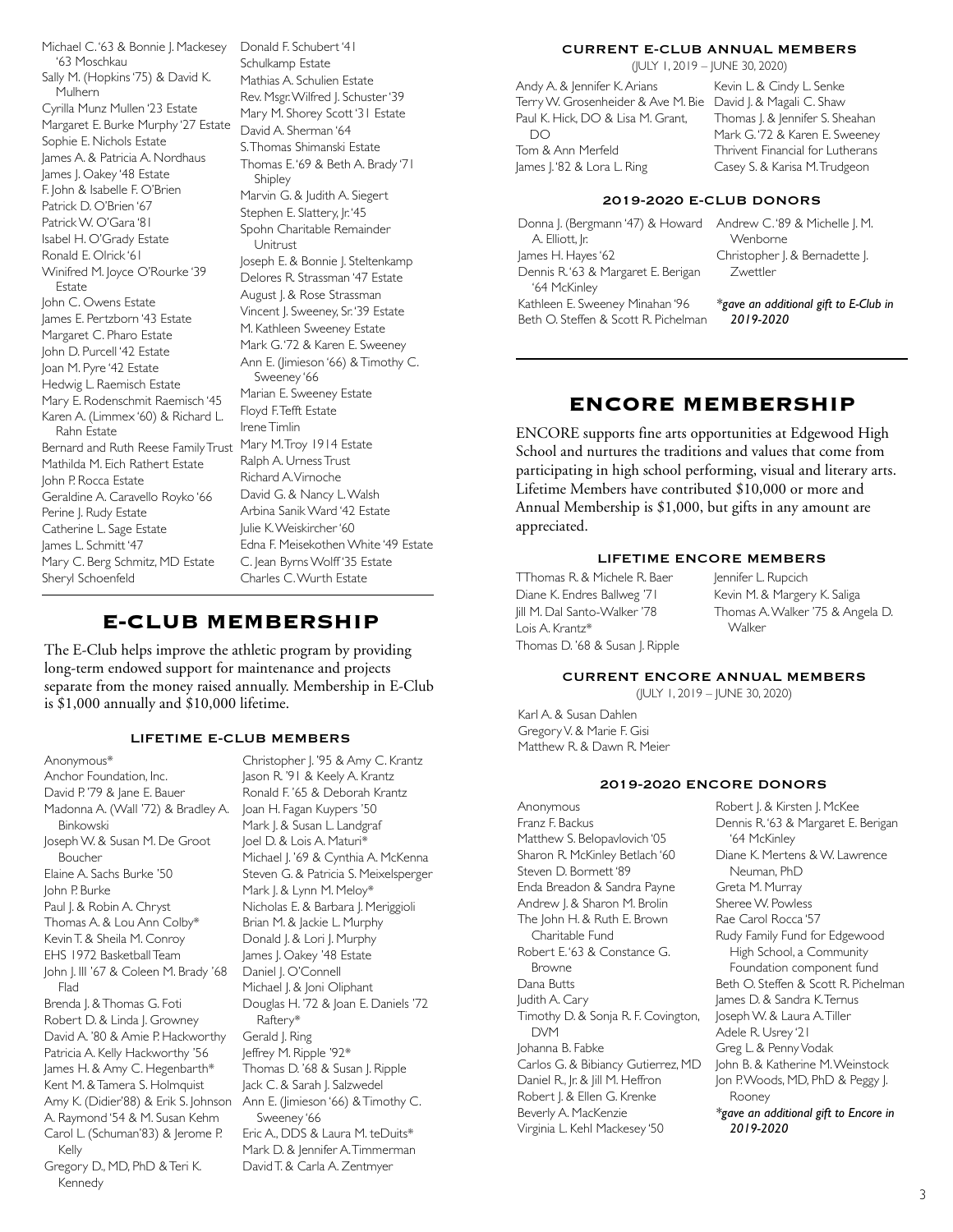# **CRUSADER COURT**

The Crusader Court is Edgewood High School's honor roll of exemplary donors whose continuing support over many years is gratefully appreciated and recognized. Each of the giving levels represents cumulative totals since July 1982. New members at each level are indicated with an asterisk.

# **OPAL COURT**

\$1,000,000 or more Diane K. Endres Ballweg '71 Kenneth J. Ballweg Lawrence M. Endres Estate Irwin A. & Robert D. Goodman Foundation, Inc. Edward A. Hunold, MD '57 Estate Lois A. Krantz Ronald F. '65 & Deborah Krantz Winifred M. Joyce O'Rourke '39 Estate Endres Manufacturing Co. Thomas D.'68<sup>'</sup>& Susan J. Ripple Thomas A. '75 & Angela D. Walker Two Anonymous Donors

#### **SAPPHIRE COURT** \$500,000–\$999,999

The Dominican Sisters of Sinsinawa John M. '69 & Jeanne C. Flesch Amy K. (Didier '88) & Erik S. Johnson John C. Owens Estate The Oscar Rennebohm Foundation Deborah A. (Bakke '71) & Frederick P. Schwartz One Anonymous Donor

#### **RUBY COURT**  \$250,000–\$499,999

Jill M. Dal Santo Walker '78 Jerome M. '38 & Ellen M. Fisher John J. III '67 & Coleen M. Brady '68 Flad Rozanne McCormick Flesch '43 Rockne G. & JoAnne R. Flowers and Flowers Family Foundation\* Patricia A. Kelly Hackworthy '56 Karen K. Holley Lawrence H. Holley, Jr. '42 James R. Imhoff, Jr. '62 & Kathryne D. Kuhl Jason R.'91 & Keely A. Krantz\* J. P. & Elizabeth A. Richards John V., Jr. '54 & Carolyn A. Saeman Jack C. & Sarah J. Salzwedel St. Patrick's Congregation Jennifer A. (Grantham '80) & David L. Stein Ann E. (Jimieson '66) & Timothy C. Sweeney '66 Thomas J. & Marykay Zimbrick One Anonymous Donor

## **EMERALD COURT** \$100,000–\$249,999

American Family Insurance Group James J. & Susan A. Bakke Jeanne E. Lindsay Bartz Estate Madonna A. (Wall '72) & Bradley A. Binkowski BMO Harris Bank Joseph W. & Susan M. De Groot **Boucher** 

Howard W. & Caryl F. Bremer Adeline Brunke Estate Stephen W. & Mary L. Cheney Colony Brands Inc Kevin T. & Sheila M. Conroy Florence M. Crowley Estate Walter E. & Londa J. Dewey Marjorie K. Winsberg Duerr '35 Robert P., Sr. '84 & Julie A. Schmelzer '85 Dunn Ronald L. '75 & Sheila M. Endres James D. Farley '44 Estate Margaret H. O'Connell Fauerbach '37 Estate Walter T. Fauerbach '37 Joseph H. Flad '40 Patricia M. Flad Leona A. Grubb David A. '80 & Amie P. Hackworthy James H. & Amy C. Hegenbarth\* Jerry M. Hiegel J. Charles Hodgin '34 Estate Hy Cite Enterprises James R. & Mary Beth T. Jansen .<br>Arlene R. Junck Marlen F. Junck, MD '60 Carol L. (Schuman '83) & Jerome P. Kelly Christopher J. '95 & Amy C. Krantz Joan H. Fagan Kuypers '50 Edward C. LaCrosse Estate Roma E. Lenehan '81 David A. Lenz & Family Charitable Fund David A. & Kris A. Lenz Madison Community Foundation Peter G., Sr. & Laura T. McPartland James J. Oakey '48 Estate Michael J. & Joni Oliphant Michael G.'78 & Debra J. Wolfe '77 Palm Park Bank Raymond Family Foundation, Inc. Judith P. Raymond Bernard and Ruth Reese Family Trust Theodore J. & Sandra L. Richards\* Gerald J. Ring Esther M. Schmitt Mary C. Berg Schmitz, MD Estate Eugene R. & Barbara M. Schramka Troy A. Schwenn Jay R. & Catherine M. Sekelsky Steinhauer Charitable Trust Sweeney & Buye, SC Eric A., DDS & Laura M. teDuits Thomas E. Terry '55 The Wahlin Foundation, Inc. Wall Family Enterprise, Inc. JoAnne Wall David G. & Nancy L. Walsh Linda E. Wright John & Patricia E. Zimbrick .<br>Three Anonymous Donors\*

## **DIAMOND COURT**  \$50,000–\$99,999

American Family Insurance Dreams Foundation, Inc. American Printing Company, Inc American TV & Appliance of Madison Thomas R. & Michele R. Baer Benjamin D. Ballweg '95 Pat '69 and Lee Baxter Family Foundation\* Theodore J. & Diana P. Beck Robert J., DDS & Mary Beth Brooks John P. Burke Thomas M. & Susan J. Bush Francesco Cerrina Estate Patrick Cheney '94 Memorial Golf Outing Thomas A. & Lou Ann Colby Eleanor E. Curtin Daniels Construction Co., Inc. Joseph A. '68 & Sharon M. Daniels Janeanne Doar DRS Limited Jack W. Eagan Econoprint Michael G. '77 & Susan M. McDaniel '78 Elliott Mary Kay Farley Eric A. & Karen J. Farnsworth Mary Alice Fay '31 Estate Catherine A. Felten Edward J. Felten Foley & Lardner LLP James B. & Theresa L. Fulton Gordon Flesch Company, Inc. D. Joseph & Ursula Graber Ruthann T. (Rocca '54) & Thomas F. Grantham David C. Hackworthy '56 Susan A. (Schuman '77) & Jeffrey J. Haen Hammes Company Sports Development, Inc. Hawks Landing Golf Club Stephen C. '77 & Susan M. Hird Mary Ann Holm '41 Estate Peter O., Sr. & Ellen K. Johnson James H. Kalscheur Joyce J. Kalscheur Kayser Automotive Group Thomas G. & Mary L. Klein Goodwin R., Jr. '58 & Judith A. Rooney '58 Lyons Madison Gas & Electric Foundation Virginia Malmquist Joel D. & Lois A. Maturi\* Thomas H. L. McCarthy Estate John F. & Sandra K. McClure Meicher & Associates, LLP Tom & Ann Merfeld Michael L. & Joan M. Morey Pepsi Cola Company Douglas H. '72 & Joan E. Daniels '72 Raftery John Roach Projects Inc. David M. '67 & Lynne E. Roark Michael J. & Mary Schlageter Charles J. Scott '41 Richard G. Searer & Cathi E. Wiebrecht Searer Gregg T. Shimanski '69 Steven F.'67 & Carol J. Skolaski Terry E. & Teressa Staskal F. Charles II & Denise M. Steinhauer

Gary A. Steinhauer, Sr. Randall L. & Mary K. Steinhauer Sub Zero Freezer Co., Inc. Timothy C. Sullivan Marian E. Sweeney Estate Patrick S. '73 & Pamela A. Sweeney Patricia M. Sweeney '62 Donald D. & Carol I. Wahlin Robert J.'88 & Charley Zeches Three Anonymous Donors

# **PLATINUM COURT**

\$25,000–\$49,999 Mark V. & Peggy A. Afable Affiliated Engineers, Inc. Associated Bank Franz F. Backus Jordan F. Backus '91 Samuel J. '97 & Anne E. Richert '97 Ballweg\* Patrick J. "Pat" Baxter '69 Michelle A. (Hart '79) & Darrell W. Behnke Mary Berge Paul M. Berge Charles W. Bishop, PhD William E. & Marcia I. Bon Durant Steven D. Bormett '89 BR Diamond Suite Emma B. Brossard, PhD '46 Estate Peter H. & Gretchen K. Brown Elaine A. Sachs Burke '50 Capital City Cleaning & Supply, Inc. Manila M. Casserly Estate Celebrity Cruises Ltd. Thomas P. & Mary E. Clerkin Patrick E. '68 & Catherine Coyle Cricket Communications CUNA Mutual Group Foundation J. Nathan '77 & Mary M. Cunniff Jerry C. & Betty J. Curren Paul M. '83 & Kelly K. Cuta Errol B., Jr. & Elaine E. Davis Daniel A. & Kathy A. De Chant Judith M. (Severson '62) & James E. De Muth\* Marion & Harry Deaver Trust Foundation Demco, Inc. James T. Devine, Jr. '47 Richard T. DeWitt, MD & Kae I. Walker, MD Douglas A. '76 & Kathleen A. **Dittmann** Tim & Sandy Docter\* Edgefest Raffle 97 Don M.'50 & Phyllis I. Enders\* First Supply Group Companies Brenda J. & Thomas G. Foti General Foods Fund, Inc. George T. & Candida L. Gialamas James G. & Kim M. Gilmore Gregory V. & Marie F. Gisi\* Marjorie E. Golden Thomas L. Graber David A. & Carol A. Graham Terry W. Grosenheider & Ave M. Bie Paul C. Guerin & Jean A. Mescher Timothy K. & Diane C. Hanson Jeffrey P.'64 & June M. Hausmann Hugh J. '64 & Jackie A. Molinaro '64 Hayes Elizabeth R. (Grantham '87) & Terry J. Heinrichs\* Rosemary A. Springman Hoffman '40 **Estate** Kent M. & Tamera S. Holmquist Eric D. & Sharon A. Hovde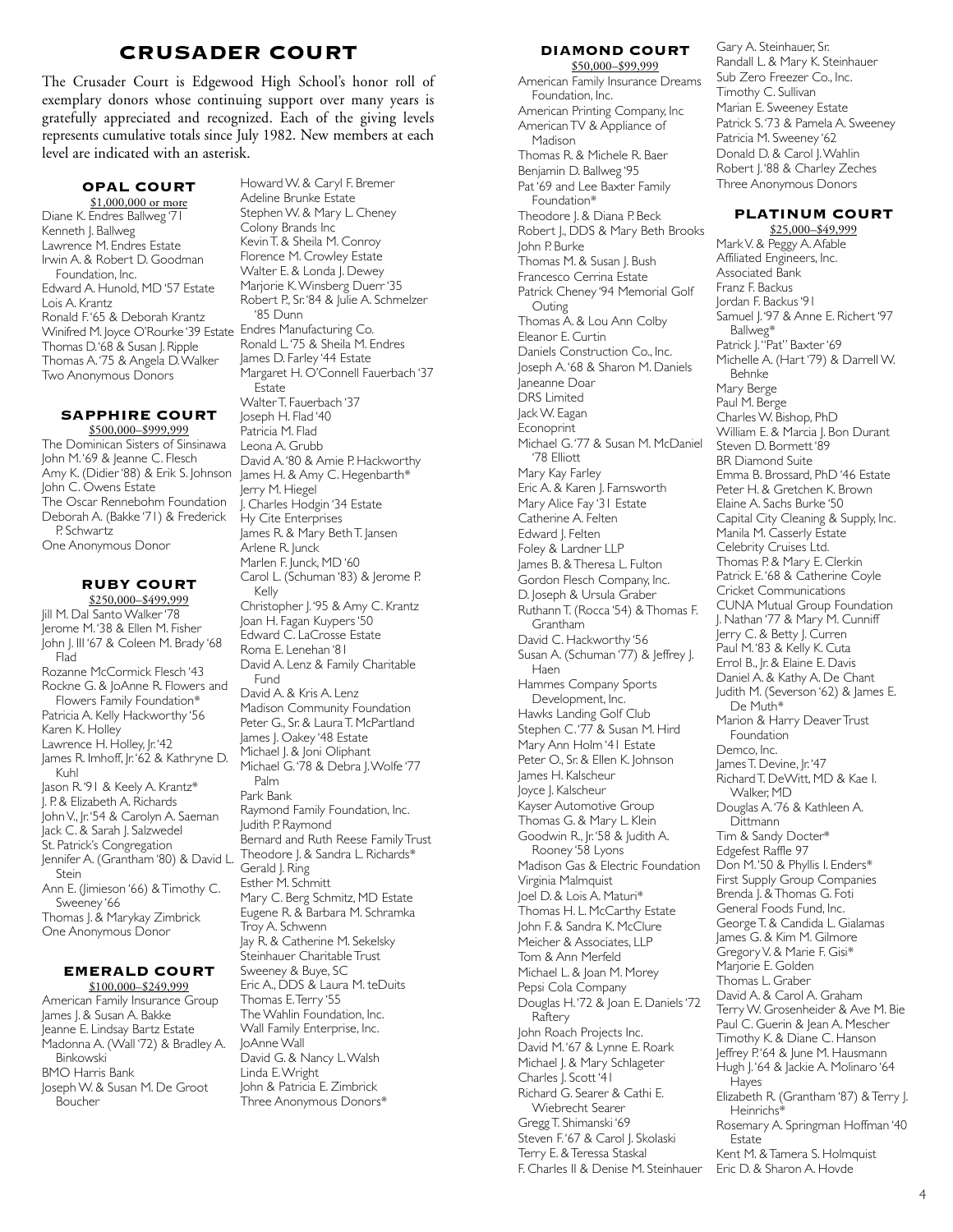Steven J. & Kathleen A. Kalscheur Jack R. & Renee S. Kapinus John L. Keleny, Jr. '55 Debra A. Kleckner Knights of Columbus Council #531 Anne M. Koller '72 Estate Raymond R., Jr. & Shirley A. Kubly John F. '76 & Mary Ellen Didier '78 Kuypers Sally L. O'Malley Lathers '56 Estate Jeffrey S. & Susan M. Lenz Jay V. & Janet P. Loewi Madison Catholic Woman's Club Katherine A. (Lenz '96) & Joshua D. Marron Mason & Company LLC Annabelle (Speropulos '41) & George T. Mathews Michael J. '69 & Cynthia A. McKenna Patrick A. & Pamela A. McKenna Dennis R. '63 & Margaret E. Berigan '64 McKinley Margaret E. Berigan McKinley '64 Patricia G. McKinney Lins Marygold (Shire '43) & Joseph A. Melli Thomas P.'62 & Pamela S. Miller Daniel F. & M. Ellyn Mohs Bridget A. Murphy '73 & Peter R. **Healy** Michael A. Netzel, MD & Jacqueline A. Staudt Netzel Daniel J. O'Connell William A. Orosz & Catherine M. Fagen Parisi Construction Co., Inc. Jeffrey J. '86 & Susan L. Parisi Daniel S. & Lisa K. Pickett John R., PhD & Ann H. Pike Pizza Hut of Southern Wisconsin Edward J. Prendergast, MD The Priebe Family Foundation\* John D. Purcell '42 Estate Red Crown Lodge Norman R., MD & Susan M. Richards\* Kimberly A. (Lenz '89) & Barron P. Richter Ward I. & Ellen M. Richter Marilyn J. (Mueller '71) & Thomas M. Ries, MD\* Michael J.'75 & Judy L. Ring Ray J., Jr. '61 & Ellie K. Riordan\* Jeffrey M. Ripple '92\* Anne P. (Hackworthy '84) & Victor E. Rodriguez Floyd S., Jr. & Mary A. Rose Stephen E. '69 & Ann D. Roth Robert G. Royko Roger W. Rumble Fred G. '85 & Caroline Schernecker Karen W. Schlageter\* Marvin G. & Judith A. Siegert Lise R. Skofronick Spectrum Brands Gregory M. Statz '51 Joan M. Farrell Statz '51 David R. '68 & Cheryl L. Strassman David W. Stratton Robin A. Stroebel & Allan C. Bachmann Daniel J.'69 & Dana L. Sweeney M. Kathleen Sweeney Estate Ruth E. Sweeney John G. & Leslie V. Taylor

Tom & Mary Jo Tierney Nancy J. Ott Trainor '52 Robert S. & Angela A. Tramburg The Trane Company Ralph A. Urness Trust Edwin D. '55 & Nancy P. Uselmann UW Provision Company Diane M. Verkuylen Terrence R. '83 & Helen F. Wall Arbina Sanik Ward '42 Estate Wisconsin Distributors LP\* Alan G. "Cubby" & Elaine G. Wolfe C. Jean Byrns Wolff '35 Estate Lenor B. & Catherine Zeeh Loraine A. Zeier Raymond C. Zeier '43 Zins Boelter & Lincoln Inc. Two Anonymous Donors

# **GOLD COURT**

\$10,000–\$24,999 Airadigm Communications, Inc. Alliant Energy Foundation Matching Gifts Program AlphaGraphics Print Shops of the Future Altria Group, Inc. Amtelco Mary F. Antoine Estate Amy J. (Siegert '89) & Christopher N. Arenz\* Andy A. & Jennifer K. Arians Daniel H., MD & Theresa E. Arndt David C. '78 & Mary Beth Sweeney '78 Arnold Attic Angels Association Neal P., MD & Christine M. Barney Norman A. Bassett Foundation David P.'79 & Jane E. Bauer Janet A. Bauman Susan L. Baumblatt Barbara J. (Keyes '68) & Ronald V. Beaton Douglas E. & Jennifer M. Bergmann Christopher S. & Mary Pat Berry Kathleen A. Holt Binger '40 James D. & Margaret A. Blanchard Blue Plate Catering Thomas R. & Nancy K. Boyd Patricia A. Mulrooney Brader '49 Estate Alan J., MD & Peggy A. Bridges Mary M. (Stricker '56) & Terry D. Briscoe John H. & Ruth F. Brown .<br>Mary Jane Bull '63 Estate Thomas F. '65 & Marijo Bunbury Mark D. & Helen T. Burish Brigette E. Burke Burkhalter Travel & Cruise Shoppe Frank D., MD & Cynthia L. Byrne R. David '57 & LaVonne M. Nachreiner '57 Callsen\* Capitol Consultants Children's Dental Center of Madison,  $SC$ Paul J. & Robin A. Chryst Paula D. Clohesey Catherine M. Collins Estate Core BTS Donald F. Courtney '51 Judith A. Ponti Courtney '51 Vera J. Courtney Melany A. Crowley '84 Thomas V. '74 & Mary E. Doyle '83 Curtin

Jerrald M. '79 & Rosemary A. Alderson '79 Daniels V. Irene Daniels Dennis C. '70 & Linda K. Davidsaver Eleanor K. Davidsaver Edo & Rebecca de Waart Robert J., MD & Diane M. Dempsey Dorothy R. Dickert Paul P. & Bonnie J. Didier Dennis R. & Ruth A. Domack Gerald E. Dommershausen '62 Estate Richard L. II, MD & Christine Illgen David L. & Jill A. D'Orazio Thomas D., Jr. '84 & Stephanie Downey Donald J. Doyle '53 John A. & Christina J. Drake\* Susan K. Draper '71 Estate\* Bruce C., MD & Lisa B. Drummond Thomas A. & Jill M. Dumphy Gerald R. Dunn '37 Estate Ruth M. Dunn Estate The Edgewater Edgewood Campus School Edgewood College EHS 1972 Basketball Team EHS Class of 1957 EHS Class of 1959 EHS Class of 1962 EHS Class of 1964 EHS Class of 1985 Mary Ellen Beach Ela Mary K. Ellis, MD '77 Mark R. Etzel & Regina M. Murphy Gerald W. Everard & Paula M. Devroy Everard Joseph V. & Elizabeth A. Ferreri Michael J. & Patricia J. Filbrandt First Business Bank First Weber Group Foundation, Inc. First Weber Group, Inc. James F., Sr. & Marilyn F. Fitzgerald Michael F. Fitzpatrick Flad Development & Investment Corp. John M. Fox '41 Frank Liquor Company, Inc. Donald H. & Bonita S. Friedrich\* Clayton J. & Belle Frink Michael M., MD & Lisa M. Frucht William Fuhrmann, LLC John W. Fulton '17 Rosemary E. Schwab Gall '59 Rodney A. '50 & Susan M. Gallagher Gallagher Tent & Awning Joseph R. Gallina '69 Carol J. Geier LeClercq, PhD Estate Henry A. '62 & Mary Kay Spellman '62 Gempeler Amy L. & Gerald Gilliland Thomas J. & Karen J. Golden\* Kevin P. & Marilee Gorman Corinne S. Graber Michael R. & Mary L. Grant\* Green Bay Packers Foundation Walter T. Grosenheider '12 Richard E. '73 & Karen L. Tonar '72 Grosse Robert D. & Linda J. Growney GTE Foundation Anthony J., Jr. '52 & Beverly J. Haen Thomas J. '60 & Janet M. Hanley Daniel J. Hanrahan '75 Pamela A. Hanson Stewart & Walter R. Stewart James R. Harrington Mary Ellen Brehm Harrington '53 Gregory B. Harrison, Sr. & Mary C.

Starmann Harrison The John A. Hartford Foundation, Inc. Stephen C. & Elaine M. Hathaway John W. & Marcella A. Hayes H. Edward & Kristine K. Heckman Richard D. & Veronica L. Hendricks Rita M. (Burke '61) & Dale J. Henricks Norman C. Herro Estate Rev. Msgr. Michael E. Hippee '65 Kent J. & Nancy Hussey James '93 & Kelly Imhoff Kenneth U. Johnson Thomas R. Kammer '53 A. Raymond '54 & M. Susan Kehm Robert H. & Catherine T. Keller Gregory D., MD, PhD & Teri K. Kennedy James H. Killpack, MD Bruce & Helen Kirkham Joseph F. Kraft Joseph E. '69 & Patricia J. Krantz Landgraf Construction Mark J. & Susan L. Landgraf\* Lands' End, Inc. Charlie B. Larkin, MD '42 Michael J. & Mary Kay Larson Gladys Lathers Estate Raymond T. '53 & Madeline C. Pelletter '53 Laufenberg Lazers Bus Service, Inc.\* Learfield Communications David M. & Kristin A. LeDuc Daniel F. & Margaret M. Lee Gerald W. Lefert Clarice D. (Bergmann '59), DDS & Richard M. Lehn Kenneth G. Lemmer '65 & F. Maureen O'Malley '65 Lori J. (Uselmann '71) & Neil J. Lonergan B. Jack Longley & Maureen S. Durkin Patrick J. PhD & Margaret H. Luby Dennis W. & Nancy M. Lynch Madison Golden K Kiwanis Club Madison Investment Advisors, Inc. Madison Radio Group Jeffrey P. & Jenniffer Q. Madson Patrice M. (Curren '76) & Edward J. Mani Richard L., Jr. '71 & Catherine L. Markee Katherine R. Ballweg Marquardt '07 Thomas J. & Audrey M. Martorana Jeffrey V. & Helen D. Mattox William J. & Carol L. McCoshen Robert S. & Jeanann McCoy Randy F. McElhose & Karen Sepin\* McGladrey Inc. Timothy J. & Ann M. McIvor Joseph P., MD & Susan R. McMahon, M<sub>D</sub> Gordon L. '70 & Kristy L. Meicher Donna M. Meier Steven G. & Patricia S. Meixelsperger Mark J. & Lynn M. Meloy Merit Foundation Merrill Lynch Midwest Family Management Donald J. & Sue Ann Mikrut Michael C. '63 & Bonnie J. Mackesey '63 Moschkau Timothy J. Muldowney '70 & Jacquelyn A. Hank '70 Kevin P. & Linda A. Mullane Brian M. & Jackie L. Murphy Edward P.'69 & Julie E. Murphy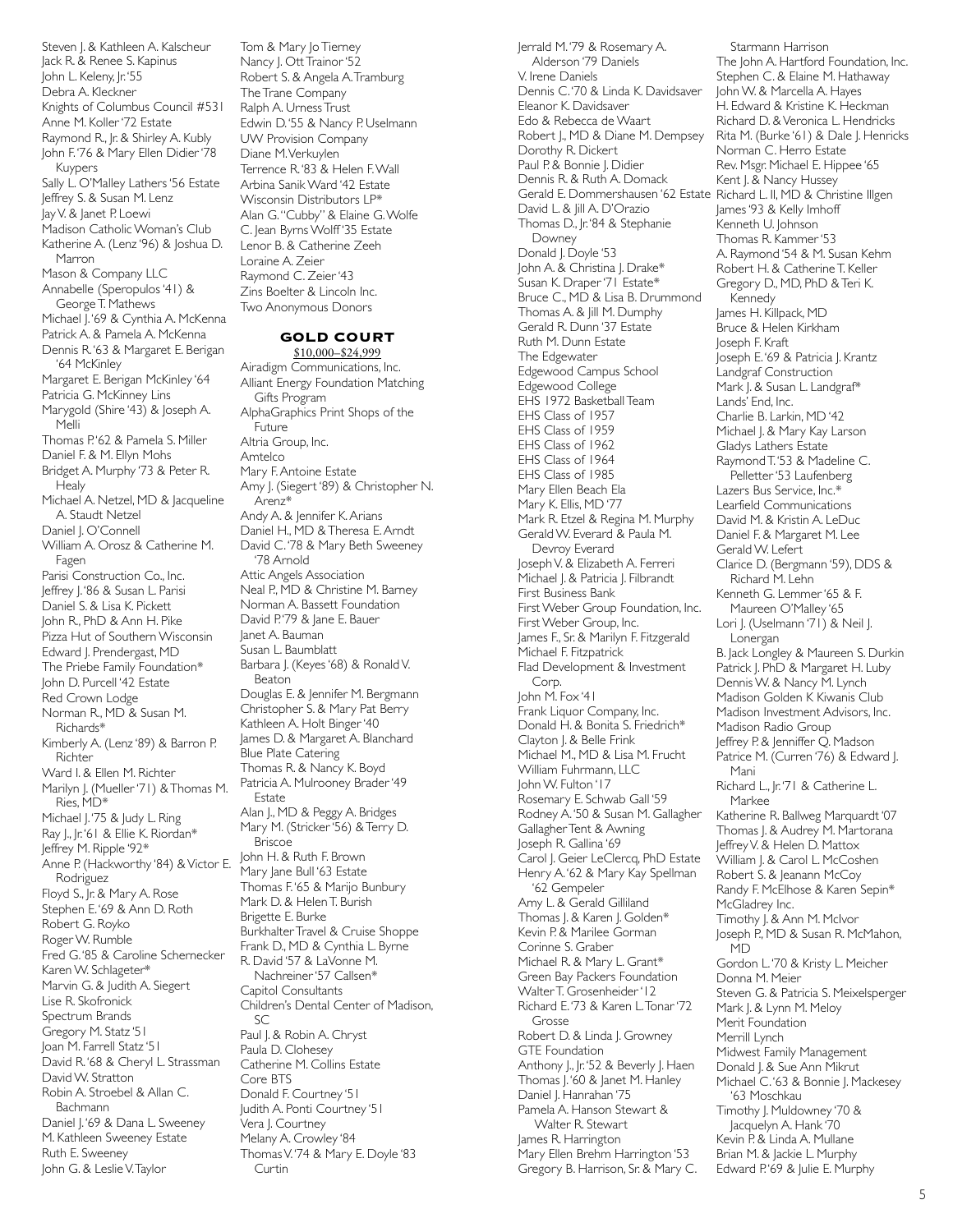James T. Murphy, Jr., MD & Nancy C. Irwin F. & Linda Smith Holland Nakoma Golf Club, Inc. James A. & Patricia A. Nordhaus Daniel R., DDS '81 & Mary Jo O'Brien Joan A. Ridpath O'Brien '62 & Anthony P. Evans Lisa M. O'Brien '82 Debra O'Connell Patrick W. O'Gara '81 Aaron J. & Lindsay L. Olson Robert C. O'Malley Jr. Sammy S. O'Malley Thomas J. '65 & Rita A. O'Neill David J. '60 & Mary Jane Hennessey '60 Osborne Oscar Mayer/Kraft Corporation Matthew M. '04 & Ann E. Eshun '04 Palm Nicholas S. Palm '07 Thomas M. & Kathryn Parker Colleen P. (Murphy '85) & David A. Penwell, DDS\* The Perfect Answer Laura A. (Imhoff '89) & Andrew S. Petersen Richard E. Petershack & Michele E. Carrier Pike Technologies, Inc. Jim & Cathy Porter Joan M. Pyre '42 Estate Scott A., Sr. & Virginia L. Ransom Margaret M. Rasch Anita C. Renk John W. Renk '63 Research Products Corporation Rettler Corporation Jack P., Sr. & Mary R. Richards Stephen J., PhD '69 & Marilyn T. Riederer Rinascere LLC Rob & Cathy Riordan Family Foundation Fund, a fund of the Greater Green Bay Community Foundation Catherine A. Ripple '80 & Steven A. Holaday Rae Carol Rocca '57 Ronald C. & Perine J. Rudy / Rudy Family Fund Jane F. Wartner Rule '58 Robert F. Rule '58 Frances D. Hand Rumble '55 Jennifer L. Rupcich Catherine L. Sage Estate Kevin M. & Margery K. Saliga James A. '78 & Julie A. Sampson Michael E. & Stacey A. Sanders Margaret Sanna Benjamin C. & Barbara E. Scharpf William E., MD & Rolliana B. Scheckler James C., MD '79 & Susan M. Schemmel Scott P., MD '75 & Kim E. Wolfe '75 Schemmel John J. Schmitz & Jean Tretow Schmitz Ken L., MD, PhD & Lynn E. Schreibman William M. Schwoegler '52 Kevin L. & Cindy L. Senke\* Seville Corporation Thomas J. & Jennifer S. Sheahan\* David A. Sherman '64 Andrew W. & Mary P. Sorensen A to Z RentAll & Sales A 1 Furniture and Bedding Kenneth N. & JoAnne Adamany Paul N. Agarwal '76 Douglass H. Allen & Joan Dros Allen Scott M. & Laura M. Anderson Susan A. Hoffman Armstrong '70 James L. Arnold Robert C. '65 & Mary E. Bowar '65 Automatic Temperature Supplies Badger Sporting Goods Company Bagels Forever, Inc. Baker Tilly Virchow Krause LLP

John J. '56 & Beverly J. Shipley Brad E. R., MD & Nicole J. Smith Scott D. & Stephanie A. Barth Michael J. & Julie D. Bauhs\* Bryan B. & Lisa A. Bechtoldt Catherine C., MD & Robert A. Beckman James A. Benzmiller, MD '52 Rita M. Benzmiller

Arthur

Spohn Charitable Remainder Unitrust SSM Health Care of Wisconsin Dennis H., MD & Kay Steffen Terence E. & Mary Jo Steiger Paul P.'61 & Joyce A. Stein Stephan & Brady, Inc. Kristine A. (Buchanan '65) & John H. **Stichman** Stoughton Trailers, LLC Delores R. Strassman '47 Estate Straubel Family Foundation Jeffrey & Carol S. Straubel Jeffrey B. '94 & Boryana Straubel Steve Stricker American Family Insurance Foundation John R. Sweeney '62 & Jodi Bender Sweeney Mark G.'72 & Karen E. Sweeney TaylorMade Golf TDS Telecom Thomas M. '78 & Julie Tefft Christine A. Theisen Thrivent Financial for Lutherans\* Joseph W. '57 & Catherine M. **Tisserand** T Mobile USA, Inc. Mary Loretto (Curtin '63) & Bernard B. Torvik William A. & Elizabeth E. Towell Trek Bicycle Corporation Tri North Builders Inc. Casey S. & Karisa M. Trudgeon\* US Bank John A., MD & Carolyn J. Ogland Vukich, MD Eleanor F. Walker Jane A. (Hank '63) & John D. Wegenke, MD Theresa M. (Gill '80) & Timothy J. Wiese Walter L. Wiest Thomas |. & Suzanne M. Wilkinson Robert J. "Red" & Vera M. Wilson Mary Woelfel Richard W. Wolf & Dolores J. Fowell David A., MD & Sally J. Wolff Gary I. & Mari F. Wolter Mary T. (Wall '71) & James H. Yeager David T. & Carla A. Zentmyer Six Anonymous Donors

#### **SILVER COURT**  \$5,000–\$9,999

Berbee Information Networks Corporation Bergstrom Cadillac Hummer Peter J. & Jane A. Beste Sharon R. (McKinley '60) & Ronald T. Betlach Robert R. III & Caryn E. Birkhauser Michael J. Boberschmidt '66 & Nancy J. Gross Donald O. & Barbara L. Boe\* Mary C. Brady Estate Steven E. Branstetter '74 Mary Ellen Braucht P. Buckley '78 & Karen M. Brinkman Andrew J. & Sharon M. Brolin MaryEllen A. Brown '45 Margaret B. Bruemmer Christopher P. & Heather R. Buettner Tod C., Jr. & Judith D. Florey Mark D. & Kathryn M. Bugher Bulgrin, Inc. Robert E., PhD & Althea C. Burrier Business & Education Partnership, Inc. Judith A. Ganser, MD '64 Christian E., Sr. '55 & Patricia M. Callsen H. Wayne & Susan Canty Shawn P. & Nancy J. Carney Michael A. & Jill M. Casey James H. Castle '60 Sally A. Castle Catholic Charities Madison\* Catholic Family Life Insurance Steven J. Caulum '60 Susan J. Caulum Thomas S. & Cheryl A. Chanos Mofazzal H. Chowdhury Hope Christmann Robert P. Christmann, Sr., MD Circus World Museum Foundation Christopher H. & Jane D. Clark\* Joseph J. Colletti, PhD & Rhonda K. Reinholtz, PhD Mary M. Conners Larkin Dennis J. Cooper '60 Janis E. Cooper Louis S. Cornelius & Priscilla A. Boroniec Douglas B., MD & Martha L. Coursin Paul A. & Denise L. Croake Andrew B. Crummy, MD Elsa A. Esser Crummy '52 James L. '54 & Gail B. Cummings Mary E. Doyle Curtin '83 R. John Custer '60 Estate Betty Jo A. Dueppen Dahlman '61 Michael L. Dallia '89 Thomas P., Jr. & Teresa A. Darcy, MD\* Thomas A. & Kathleen M. Dare Raymond J. & Eunice C. Devine Fund Christopher J., MD & Julie P. Yenii (Chen '87) & Walter J. Dex, Jr. Paul R. & Helene J. Dillman R. Glen & Judy A. Donald Anne C. (Felten '82) & Matthew R. Dorn Victor H. Dorn Estate Michael W. & Amie L. Dragoo Donald A. III & Margaret E. Drake Steven F. & Julie A. Dunlap James B. & Catherine J. Durham Eugene E. '62 & Diane M. Durkee Edgewood Parent Community EHS Class of 1954 EHS Class of 1960 EHS Class of 1961 EHS Class of 1963 EHS Class of 1966 EHS Class of 1988 EHS Class of 2012

EHS Class of 2013 Rev. Msgr. Edward J. Erbe, Jr. '43 Elizabeth A. Erbe '33 Estate Rev. Msgr. B. A. Erpen '39 Bryan C. & Kristen A. Esch\* Steven L. & Julie A. Evans Gregory T. Everts & Carla M. **McDonald** Evjue Foundation, Inc. FABCO Equipment, Inc. Family and Friends E. Philip '57 & Dorothy E. Farley Gerhardt J. Farrell '49 Patricia A. (Heibel '56) & Robert M. Fass J. H. Findorff & Son, Inc. Flad & Associates Lisa M. Fromm Sarto, PhD & Gloria E. Sarto, MD, PhD Thomas R. Fuller John S. Gefke '83 Mark A. Gehring Christina L. Gehrke & William Vanderson\* John L. Geroux & Susan C. Mokrohisky Kathleen M. (Karls '71) & John C. Gifford William K., DDS '59 & Carol M. Giswold Thomas J. & H. Louise Gitter John F. Golden '71 Patrick J.'63 & Susan M. Grady Michael D. Graham, PhD & Mary Ellen Kraus, PhD Thomas J. & Jo L. Greenhalgh Dennis J. & Mary P. Haefer Margaret M. Bystrom Haen '52 Priscilla M. (Roth '73) & Michael A. Hahn Alice J. Hampton Bruce L. Harms Judy and Michael Harrington Family Foundation Ardis A. Hart Estate\* Hausmann Johnson Insurance Barbara K. Murphy Hayes '55 John E. Hayes '55 Jean D. Tiedeman Heinrichs '50 Jerome J. "Jerry" Heinrichs '51 Lori K. & Raymond D. Hessefort Ronald W., Sr. '59 & Diane Hevey Paul K. Hick, DO & Lisa M. Grant, DO\* Colleen M. McGuire Higman '73 Hildebrand, MD\* Pastor Mark M. & Vision S. Hong Ernest E. & Joan E. Horinek James R. & Lucille B. Hornung Daniel R. '54 & Patricia Huber Geoffrey R. & Carol Hudson Leonette M. (Miller '52) & James M. Huffer, MD Mark E. & Rebecca E. Ibach, PhD Isthmus Partners, LLC George F. Jacobs, Jr. '52 Katherine S. Janssen Janus Galleries Leo R. Janus & Kimberly A. Feller Janus James A. Jensen & Marianne Madar John A. Jerisha, MD & Susan M. Wesley\* David R. & Jean E. Johnsen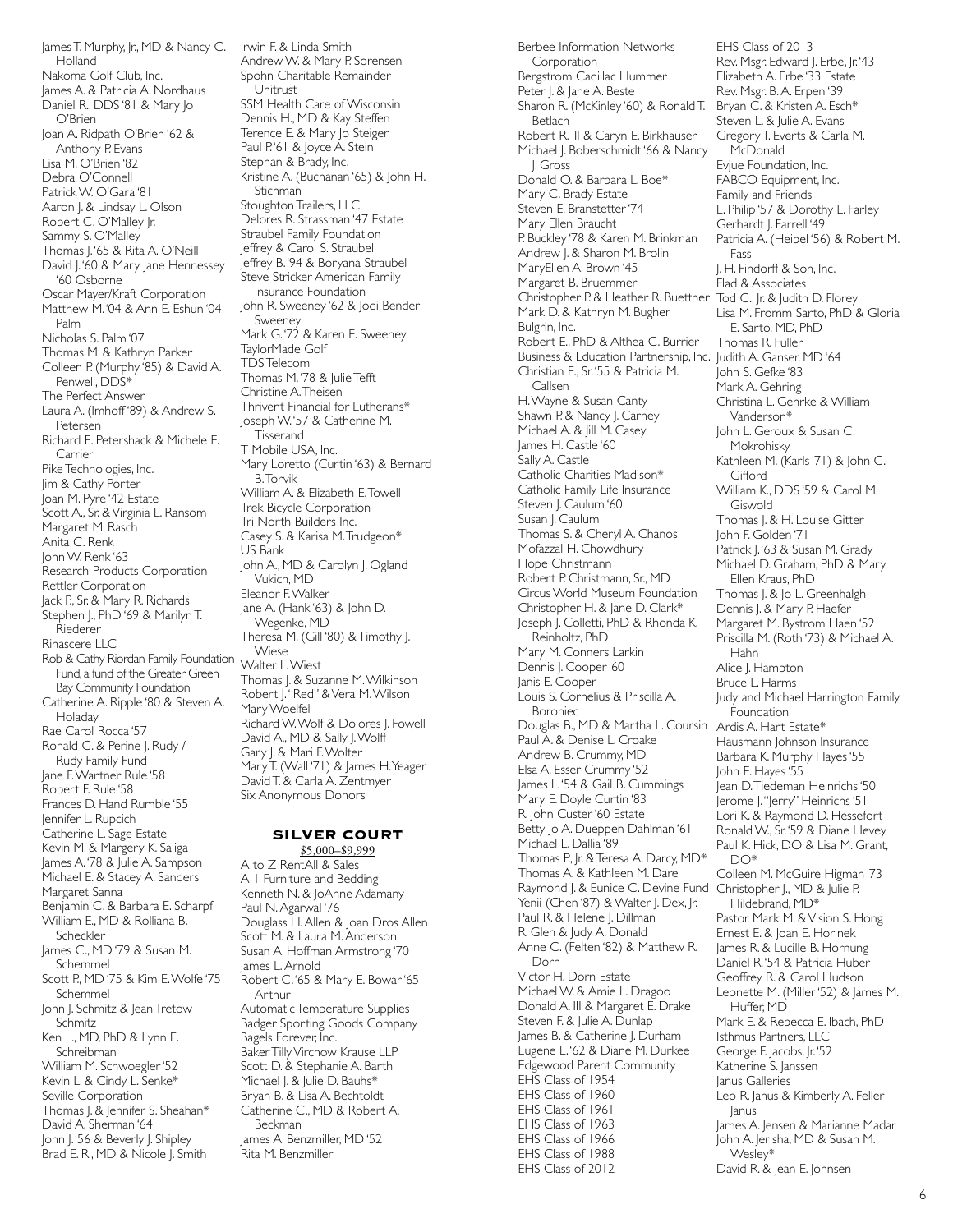Scott R., DDS & Wendy L. Johnson Jostens Inc. .<br>Ted R. & Deborah J. Judy David C. '80 & Debra J. Keller\* Mildred M. Kennedy Kennedy Hahn Appliance Corey L. '95 & Lori Kilkelly Edward W. '82 & Jacqueline M. Kinney Frederick J. '62 & Marilyn J. Shipley '62 Niraj Nijhawan, MD & Tamara I. Kinney James G., MD '81 & Susan E. Ellis '81 Kirschbaum Patricia A. Bosben Klein '64 Knights of Columbus Council #4527 Knights of Columbus Council #4549 Donal P. & Carolyn S. Knorr Duane D., PhD '63 & Janet E. Koch Herb Kohl Educational Foundation Michael S. Kollman\* Darrell L. & Jane M. Kolstad David R. & Paula Kraemer LTC Jeffrey R. Kraemer '74 John P. Krater, Jr. Thomas J.'59 & Carole Kretschman Philip J. & Patricia A. LaForge Peter M., MD & Ulrike B. Lake, DDS Dorothy S. Lamb Earl R. Lamb '40 Gerald J. Lang, MD & Maria T. Weber Larsen Portrait Design Laurel Tavern Peter F., Jr., MD & Nancy L. Leonovicz Rosanne Botham Raemisch '54\* W. Michael '62 & Mary E. Ley Life Style Staffing Kathleen T. Link '39 Peter C. Lipke '79 Joseph E. & Theresa L. Littel Patrick J., DDS & Carolyn B. Lorge Michael R. & Patricia A. Lucey Christopher M. & Sheila D. Luken John T. Lunenschloss Laurie Lunenschloss M&I Foundation, Inc. M3 Insurance Solutions, Inc. Dennis P. & Valerie A. Mack Beverly A. MacKenzie John J. & Margaret J. Maher Malibu Pools Kirk A. & Maribeth E. Malnor James D., MD & Tracy T. Maloney Jeffery E. Masciopinto, MD & Sarah A. James E. '73 & Terri L. Schiro '73 Rose Groessl, MD Mathile Family Foundation Kenneth T. McCormick, Jr. '51 Patrick J. McCormick, MD '51 Patrick K. & Kathryn F. McDonald Charles K. '79 & Patricia A. McGinnis Thomas W., DDS & Jennifer L. McHugh Michael T. & Gwenevere C. McIntosh, MD, MPH Kathleen McKenna MEG Communications Center Kenneth R. & Michelle M. Meier Connor R. Meloy '08\* Gregory L. & Marylynn T. Meyer David J.'83 & Jody A. Miller Don W. & Constance E. Miller John S. Miller, Jr. Mary Kay Esser Miller '62 David L. & Cynthia J. Moen Mosaic Vineyard & Winery Sally M. (Hopkins '75) & David K. Mulhern Cyrilla Munz Mullen '23 Estate Edna Nagle Francis J. Nagle, PhD Lowell E. & Karen M. Nass

Neider & Boucher, SC\* John S. Nelson B. James '62 & Mary J. Miller '65 **Neuhauser** Daniel H. & B. Ann Neviaser Sophie E. Nichols Estate Madelyn K. (Pauly '68) & W. Charles Niessner Schlessinger Larry L. & Margaret C. Nowicki Oakbrook Corporation Phoebe L. (Reynolds '65) & Dennis E. O'Connell Ronald C. & Mary Jo Ognar Thomas C. '88 & Tricia K. Gloeckler '87 Ognar Isabel H. O'Grady Estate Old National Bank Robert F. & Marcia O'Loughlin Tara M. O'Malley '80 Jim Ottney A. Paul III & Linda E. Owen Todd E. & Maria E. Palmer John C. & Linda K. Parisi Mark J. & Therese D. Payne Melvyn A., MD & Mary I. Pearlman, MD Pedro's Mexican Restaurante Stanley E., MD & Brenda L. Peterson Quarles & Brady, SC David A.'87 & Carrie A. Rancourt\* Kent J. & Lynn A. Rawhouser Burton A., Sr. & Colleen C. Rehm Douglas G. & Katherine A. Reuhl Mary A. Reynolds '47 Richard C. '66 & Barbara Reynolds Thomas A., Jr. & Suzanne F. Reynolds Matthew E. & Susan J. Richardson Anthony I., Sr., MD & Mary E. Richtsmeier Margaret M. Riesen J. Michael '63 & Mary S. Riley Mark A., MD & Karla A. Ritter John J. & Mary Gene (Heller '47) Roach John P. Rocca Estate Daniel H. & Roseann M. Rodwell Scott W. '73 & Georgia J. Roeming Glynn M. & Shirley B. Rossa Stephen J. & Kathleen Rothering Sarah J. & John C. Roy\* Geraldine A. Caravello Royko '66 Patrick C., PhD & Alvina L. Runde John M. Rupcich Marie L. Himley Sartori '35 Judd T. & Lisa K. Schemmel Steven G. '83 & Pamela S. Schernecker Julian C., MD & Sharon M. Schink Gilbert W. '52 & Joanne D Schlimgen William A., PhD & Julie A. Schmitt John H. & Kathleen H. Schneider Family Foundation, Inc. Brian A. & Sally G. Schroeder Rev. Msgr. Wilfred J. Schuster '39 Davey S. '64 & Kristine L. Scoon Scooter Software Max E. & LeAnn S. Seeland C. Michael Seery, Jr. '48 Larry W., PharmD & Christine S. Seibert, MD Harry H., MD & Mary A. Sharata, PharmD Steven K. & Barbara A. Shepherd

Thomas E. '69 & Beth A. Brady '71 Shipley John H. Short '63 Patrick H. Short '77 & Ruth Jenkins Signature Graphics Inc. Richard L. Skofronick John M. Snider, MD & Kelly Parks Snider Leonard S. & Mary Ellen Sosnowski Alice A. Whitemarsh Spencer '69 Trey M. & Shelly H. Sprinkman\* Thomas J. Stalowski '82 Frances Starkweather Peter E. Starkweather Starr Family Trust Anna M. (Caravello '69) & Peter W. **Stebbins** Karen A. Stein '91 & Kevin D. Carr\* Jeffrey C. & Sandra J. Stier Gregory G. Stroncek, DDS & Lea A. Dolan Stroncek Suttle Straus Dennis J. '63 & Joan C. King '64 Sweeney Gregory J. '67 & Kenn E. Sweeney Peter W. P. Sweeney '74 Vincent J. Sweeney, Sr. '39 Estate Terry Family Foundation Diane Thaler, MD Thermo Fischer Scientific Christopher T. '95 & Stacie M. Tierney Dorothy T. Weix Tobler '48 Joanne K. Topham '66\* Rosalind Tough Patrick A., MD & Deborah L. Turski UBS Financial Services John F. & Mary C. Uhler UW Hospitals & Clinics - Public Affairs David P.'44 & Ramona J. Zach '46 Valentine James S., DDS '72 & Mary Alice Van Gemert Victoria A. (Welch '86) & Michael M. VandenBrook\* Joseph D. '61 & Mary Varese Hugh D. & Jennifer L. Wabers David I.'60 & Ruth A. Wagner Patrick S.'76 & Kathleen A. Kennedy '77 Wall David P., DDS & Edyie A. Walther Peter B. & Luann K. Walton James E. & Mari Anne Warren John B., PhD '60 & Judith A. Washbush Robert S. Waters, MD Scott S. & Margaret F. Watson\* Brennen J. & Kelly J. Weigel Frances J. Weiler Alex J. '88 & Courtney C. Weis Wells Fargo Jeffrey A. Wells & M. Claire Falk Stephen E. & Karen Wendler Edna F. Meisekothen White '49 Estate James T. Wiedenbeck '57 Mary T. Buenzli Wiedenbeck '57 Mekel A. Wiederholt Meier '93 & Brian C. Meier Donald L., MD & Barbara J. Williams Douglas W. Wilson, DDS Erin M. Brooks Wilson '87 WISC TV3 Craig M. Witz '76 & Joan Rundhaug Witz Michael K. & Denise C. Yontz\* Mary C. (Hunold '68) & Richard D. Zachman Dolores M. Zeeh

Zulu Nyala Safaris Robin J. Zwettler & Anne M. Kelly Nine Anonymous Donors\*

# **BRONZE COURT**

\$2,500–\$4,999 Thomas P. & Eileen A. Ackerman Ed Adib, MD Advanced Dermatology, Inc. Michael G. & Sandra M. Aebly lames P. & Carol J. Aehl .<br>Margo Ahrens Michael T. PhD '69 & Christine C. Z. Aide\* John C. '64 & Ann M. Albert Larry J.'63 & Karen A. Albertson James E. Anderson '81 Susan H. Stanford Anderson '71 David R., MD & Kathryn A. Andes Carol M. & John A. Anzelmo Todd G. & Mary A. Argall Donald E. Arnold, MD '76 & Tamara K. Ehlert, MD Susan M. Stalowski Arthur '75\* Lynn C. Aspinwall '84 Peter H.'50 & Rosemary A. Welch '52 Aspinwall Automation Arts Mark E. Bakken & Margaret Merrick Bakken Thomas J. '69 & Gail M. Balousek John A. Baltes '82 Bank One, Madison Robert A. & Cynthia A. Barczak Gregory C. & Mary E. Bares Mark L. S. '79 & Sheila Barnes Patricia A. Hopkins Barnes '63 Samuel Barosko, Ir., PhD William R. Bauman Beauty Blossoms Alan G. & Ramona R. Becker Ellyn A. Lathers Beilmann '50 James M. & Kathleen S. Bendewald Ronald E., MD & Maura A. Beresky J. Richard Bergen '45 Barry L. & Debra Berman Roberta Beson Crone & Thomas R. Crone Dorothy M. Wittmann Betlach, MD '37 Keith A. & Kathryn K. Beyer Bruce J. & Patricia A. Biermeier Henry A. & Evelyn Billion Roger E. & Patricia A. Birkett Barbara M. Stier Black '32 Estate Blackhawk Country Club Marilaine S. Blair Patrick & Michael J. Patrick Ann M. (Holmes '49) & Joseph P. Boberschmidt William T. '58 & Marilyn G. (Smith '57) Boltz Robert M., Jr. & Lynn C. Bolz Judith E. Daniels Bosco '67 M. Jeffrey Bosco Tamara K. Bosco Jonathan S. & Michelle M. Braddock David A. Branley '57 Charles F. & Linda G. Brei Ronald C. & Renee E. Brent Irene M. Brierley P. Anthony Brinkman, PhD '81 David R. Brooks '96 Thomas A. '61 & Suzanne M. Brophy Robert E. '63 & Constance G. Browne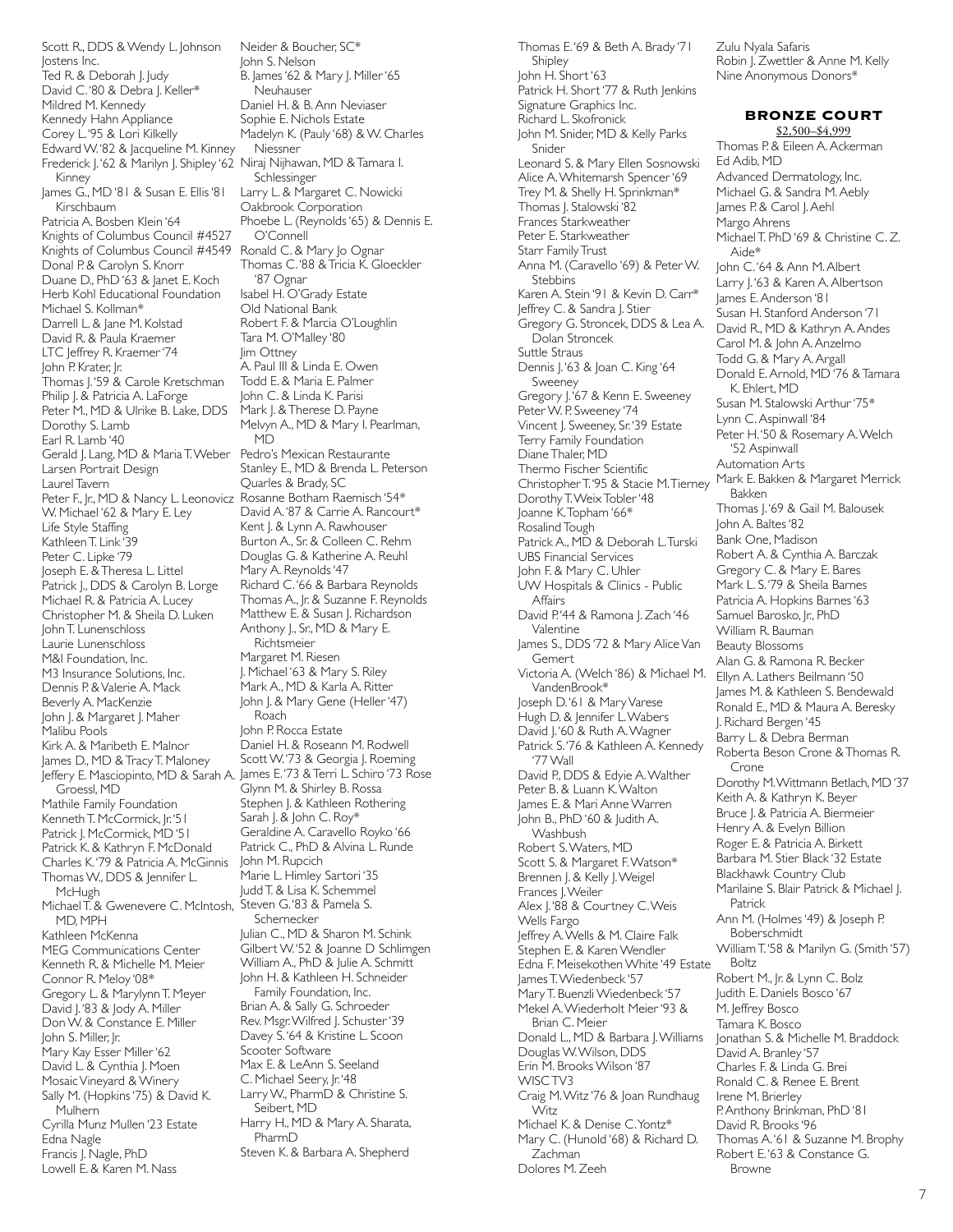The Bruce Company Robert M. Brunner '48 James S. Buchanan '61 Buckstaff Jeffrey E. & Julie A. Burke Renee M. (Hahn '89) & Brian P. Burke David M. & Kimberlee J. Burrington Camp Gray Ronald T. & Mary Jane Campo Paul C. Cannarella '88\* John E. Canny '47 George Cao & Jane Yin Capital Printing Company Capitol Sand & Gravel Co. Nancy M. (Diederich '76) & Charles E. Carpenter, Jr. Carol A. Carr Michael R. & Linda M. Carr Theophila M. Saeman Cavanaugh '24 Estate Matthew S. Cheney '90 Christ Church of Madison\* Barbara A. Chryst '57 Citigroup Matching Gifts/Volunteer Incentive Programs Daniel T. & Patricia A. Clancy K. Michele Clarke Bridget E. (Brady '72) & James A. **Coffing** Comtel Communications, Inc. Kevin T. '69 & Diane R. Conlin William A., Jr. & Kathleen J. Conn Joy J. Conners Michael R., DDS '68 & Sheila L. Conners Virginia A. Higgins Connors '43 Donald V. '44 & Marian T. Conway Raymond D. Conway, Jr. '39 Patrick J. '82 & Camilla A. Corcoran Coyle Carpet One Margo L. Coyle '73 Russell J. & Donna C. Craig\* Jennifer A. (Ruppert '96) & Paul R. Crowley\* William P., Jr., MD '45 & Patricia A. Pyre '46 Crowley Timothy A. Crummy, MD '85 SM/Sgt. Kevin J. '80 & Denise R. **Cummings** Alex R. & Karlina D. Cuozzo John P. & Margaret A. Cuva Elizabeth A. (Wermuth '81) & David M. Cypcar Karl A. & Susan Dahlen\* Anthony M. D'Alessandro, MD Lawrence K. & Jean S. Dallia Richard D. & Jane H. Dana Ronald P., Jr., MD & Jane L. Danis Brian P. Davidson '65 Deborah J. Davidson Pamela Davis Death's Door Spirits Catherine A. Decker, PharmD Richard F. Deitelhoff '61\* Neil R. & Cynthia A. Densmore Victoria J. DeRose, PhD '79 & Paul J. Wallace, PhD Thomas J. '85 & Jill B. Derr Jeffrey A., MD '76 & Laurie A. Kuno '76 Derus Mary L.T. Devine '74 William T. '62 & Virginia M. Devine DeWitt Ross & Stevens\* Frank DiCristina '53 Dorothy A. Rines Dingfelder '33 Robert J. & Paula M. Dinndorf Diny's Jewelers Discover Media Works, Inc.

Julie A. Krill Dittmann '83 Steven J. Dittmann '81 Marilyn J. (Bongiorno '54) & Charles V. Doherty\* Terrance J., DDS & Donna L. Donnelly S. Thomas, MD & Mary E. Donovan Sharon A. Moore Donovan '62 Donald L. & Elizabeth Doody Sally A. (O'Malley '65) & Michael J. Dooley Peter J. Dottl '63 Thomas D. Downey, Sr., DDS Jeanne M. Dahlman Doyle '53 Margaret A. Draper '70 Gregory J. & Sheryl L. Drewsen Kathleen Dwan Erin M. Dypvik & Thomas J. Van Deurzen Helena M. Dziadosz Eagle Lake Island Lodge The Eagles Nest Edgewood Hockey Boosters Susan C. Ehlers Amy E. (Lipke '80) & Wayne E. Ehlert Mark T. & M. Tammy Ehrmann EHS Boys Hockey EHS Class of 1945 EHS Class of 1953 EHS Class of 1955 EHS Class of 1958 EHS Class of 1971 EHS Class of 1981 EHS Class of 1995 EHS Class of 2009 EHS Class of 2011 M. Drew Elder '87 Thomas J. & Pamela J. Ellefson Larry L. Elliott Donald J.'41 & Virginia A. Esser Stephen J. '52 & Jo Ann M. Keleny '52 Esser Thomas E. '53 & Roberta G. Evans Mary G. Fahey Patrick J., MD '65 & Patricia Fahey Robert P.'40 & Mary G. Fahey Thomas M. Fahey '69 & Mary Ellen **Hickey** John S. '82 & Lisa M. Fahrney Felly's Flowers, Inc. Fender Musical Instruments Bertha M. Festge '59 Alan S. & Jane D. Findlater William M., PhD & Martha D. Fitchen Thomas D. Fitz Gibbon '61 L. James & Karen Fitzpatrick Charles P. Flad '68 Joan K. Flad '62 Estate Daniel R. & Mary K. Fose W. Bruce & Jennifer L. Fox Kenneth L. Frazier Kevin L. & ReNae A. Frazier\* Richard A. & Erika A. Frederick Elizabeth A. Zevnik Fries '38 Michael S., MD & Rebecca R. Frontiera Marianna E. Fuchs Gallagher Insurance, Risk Management & Consulting John H. '68 & Barbara E. Gallagher Frank J. Gambino '85 Peter L. & Jean M. Gardon Richard J. '70 & Susan J. Martinelli '70 Geier Kathleen L. (Hamacher '71) & Timothy R. Geisler LTC Richard J. '80 & Deborah M. Giarusso

Janet M. (Daggett '65) & William S. Gibbs Josephine M. Gill Robert J. Glinert, MD & Judith E. FitzGerald, MD John P.'76 & Marilyn Goebel Robert C. & Carol Gorsuch Timothy W. & Kimberly K. Gotzion John A. '63 & Katharine J. Graber Hazel M. Byrne Grady '31 Samuel A. III & DeeAnn Greco John D.'63 & Susan D. Green\* Audrey A. (Paff '50) & Frank R. **Griffiths** GTE North Incorporated Rev. Peter E. Guthneck '63 Margaret M. Sauer Haack '53 Paul A. Haack, PhD '53 Lisa A. Haas '78 Norbert L. '49 & Virginia E. (Lange '48) Haas John A. Hackworthy '54 Paul A. & Jane M. Hahn David C. & Mary K. Hall Col. David P. Handel '61 Nicholas J. & Michelle K. Hanley Ruth E. Hanley Lester M. & Marian A. Hanneman Lucille D. Hanson Daniel T. Hardy & Marcia Hoffmaster Hardy David J. Harth '72 & Julie L. Genovese Edward J. Kolb '44 James E. & Amy Hartlieb\* Michael R. Hayes '53 Hayes, Van Camp & Schwartz, S.C. Charles V. Heath Michael R. '79 & Lisa G. Cobb '79 Hefty Eileen Heinrichs Marie L. Heiss '58 Henderson Geneva Capital Management Robert C. Herman Troy M. Hess & Janet Stansfield Hess Matthew J. & Karen Z. Hickel Jeffrey E. & Linda E. Hicken Michael J. '74 & Rhonda Hierl Brian C. Higby & Lisa A. Krugner Higby, DVM Rev. Jerome S. Higgins, OFM Cap '46 Dawn E. Hildebrand M. Kathleen Hilgers '56 Jeffry J. Hill, Sr. '59 Ellen M. Hird '72 & Kenneth A. Kohl Lyle F. & Carol M. Hird Vincent P.'83 & Melissa Hoeser Kevin O. & Mary E. Hoffman Mark R. & Jo A. Hoffman Basil B., MD & Patricia A. Holoyda Andrew G. & Sandra A. Homburg William T. & Michelle L. Howe James O. '56 & Joyce M. Verthein '56 Huber Susan J. Verthein Huber '57 John A. & Marirose Huebscher .<br>The John & Sara Huston Charitable Foundation Christopher J. Iglar & Kelli S. Thompson Richard W. & Mary Ann Ihlenfeld Steven C., PhD & Barbara H. Ingham, PhD J & K Security Solutions, Inc. Timothy K. & Sandra J. Jacobson Fred W. & Martha A. Jaeckle Jo Jean Kehl Janus '54 Carlos A. III '75 & Adriana Jaramillo Patricia A. Jens, MD

John Allen Jones Family Charitable Foundation Mark E. & Donna J. Johnke John W. & Cynthia J. Johnson Richard B. & Carol J. Johnson Steven M. & Mary O. Johnson Mary E. Johnston Diane E. (Lovett '70) & Lee P. Jones Philip C. Jordan '39 Donald H. Jorgensen '48 Joyce Ryan Funeral Home, Inc. Joseph C., MD '57 & Nancy C. Kehm Keleny Top Soil, Inc. Charlotte R. Kemmer-Franchini '47 Alvin J., DDS & Robin Kempema Kyle P.'81 & Nicole M. Peterson '81 Kennedy Richard D. Kiley & Victoria E. King H. Robert & Penny M. Kilkelly Andrew T. & Karen King Patricia J. King Andrew J. '85 & Kathleen Kinney Timothy R., DDS & Gail L. Kinzel Michael C. '76 & Christine M. Turner '76 Kleckner KleenMark Peter M. Klein '59 David R. & Elizabeth M. Kluesner Donald W. & Lana J. Knaack William J. Koberstein '66\* Daniel J. Kobussen '87 John J. '77 & Barbara J. Kolb Rosemary T. Kurth Kolb '43 Katherine B. Kollman Steven H. & Denise A. Kosnick Christopher J. Kox '71 John A., MD & Darlene C. Kozarek Paul J. & Elinore A. Koziar Kelly A. Iacovoni Kraus '80 Marlene J. Kremer Linda A. (Byrne '67) & Robert I., MD, Kriz Bruce E. & Susan A. Krueger Dorothy A. Behnisch Krueger '45 Myra J. Runkel Kruger '30 Antone F. & Carolyn Kucera MaryBeth (Hornung '81) & Karl W. Kuecker Thomas A. ('59) & Jill A. Kuehn James K. Kuin, MD '75 Jerome J. '85 & Kelli Kuypers John C. & Patricia J. LaBella Paul L. '43 & Milda A. Lacy Philip J.'46 & Winifred M. Lottes '51 Lacy Elizabeth S. Laessig Stary '87 & Scott A. Stary Lori A. (Battista '95) & Michael J. LaFond Lane's Bakery Sr. M. Maureen Lathers, OP '53 Lila L. Orn Lee William G. & Jean M. Lenling Russell A. & Mary Kay Leonard Charles J. & Brenda S. Leske Liliana's Restaurant JoAnn (Muldowney '75) & Robert J. Lindholm M. Kathleen Aspel Lindy '50 Ted J. & Amy A. Lingard Mary M. & Stephen J. Link James H. Lins Kim M. Littel '73 Robert M. '63 & Jane R. Lombardo Loras College James J. Luby, PhD '75 & Emily E. Hoover\*